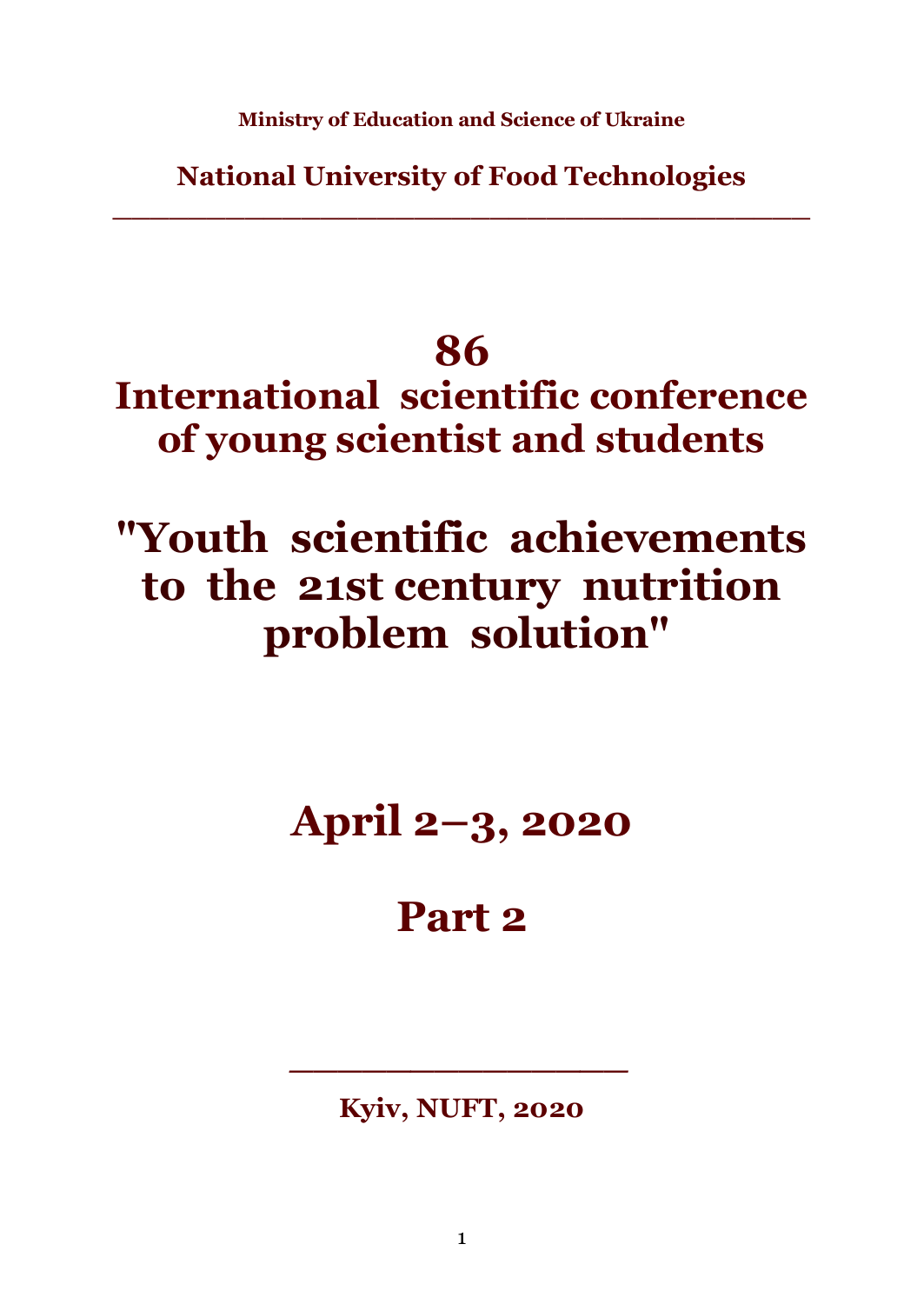**Національний університет харчових технологій \_\_\_\_\_\_\_\_\_\_\_\_\_\_\_\_\_\_\_\_\_\_\_\_\_\_\_\_\_\_\_\_\_\_\_\_\_**

## **86**

**Міжнародна наукова конференція молодих учених, аспірантів і студентів**

# **"Наукові здобутки молоді – вирішенню проблем харчування людства у XXI столітті"**

**2–3 квітня 2020 р.**

### **Частина 2**

**Київ НУХТ 2020**

*\_\_\_\_\_\_\_\_\_\_\_\_\_\_*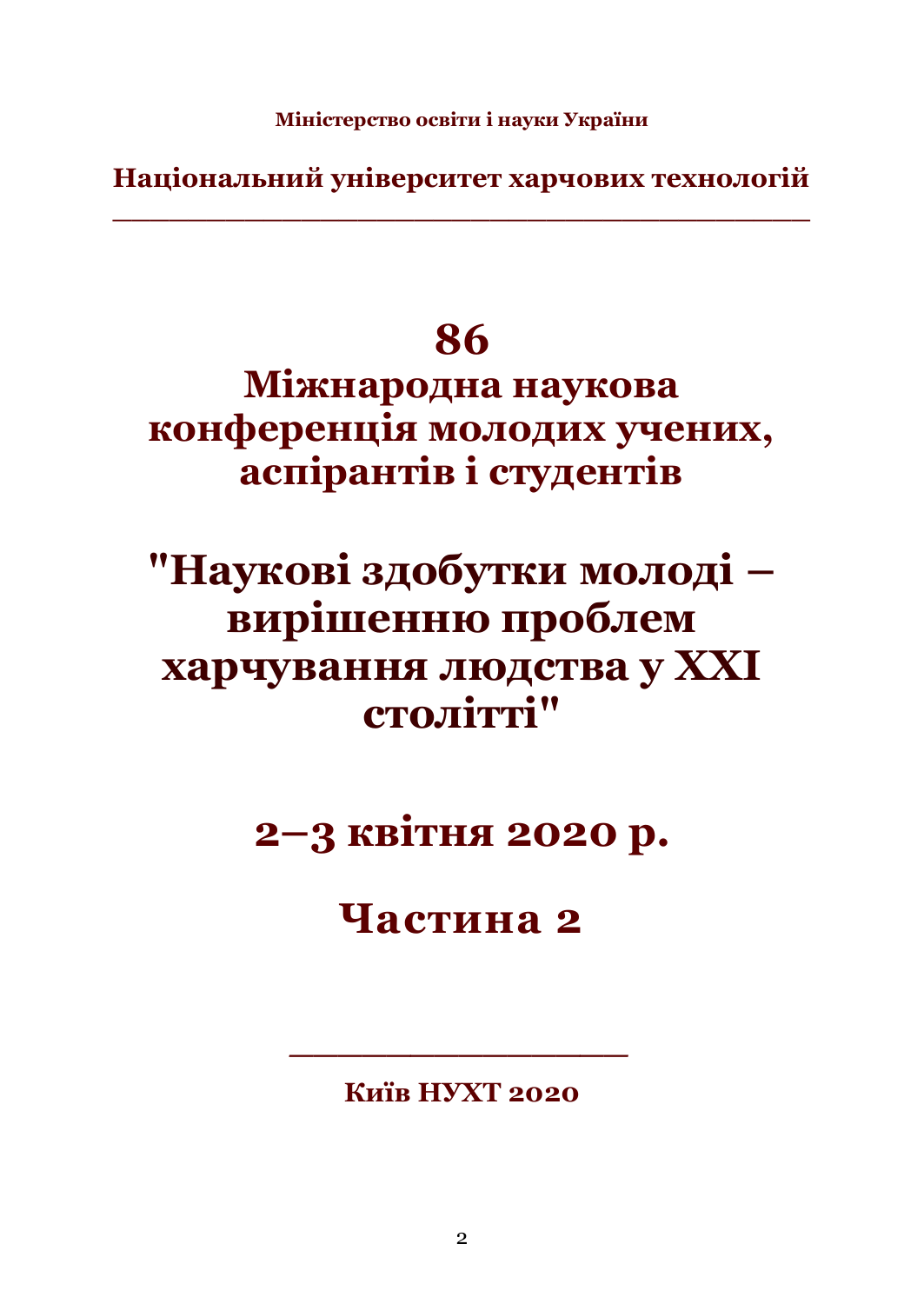#### **Content**

| 14. Equipment of food, biotechnology and pharmaceutical        | 8   |
|----------------------------------------------------------------|-----|
| production                                                     |     |
| 14.1 Machines and apparatus for food, pharmaceutical and       | 9   |
| biotechnological productions                                   |     |
| 14.2 Technological equipment and computer design technology    | 63  |
| 15. Mechanical engineering, reliability and durability of food | 95  |
| production equipment                                           |     |
| 16. Machines and technologies for packaging                    | 111 |
| 17. Processes and apparatus of food productions                | 145 |
| 18. Physical and mathematical principles of technological      | 168 |
| processes                                                      |     |
| 18.1 Physics                                                   | 169 |
| 18.2 Higher mathematics                                        | 192 |
| 19. Chemistry and chemical technology                          | 216 |
| 19.1 Chemistry                                                 | 217 |
| 19.2 Chemical technology                                       | 250 |
| 20. Energy and resource saving technologies                    | 299 |
| 21. Power equipment, heat and power systems of industry        | 310 |
| enterprises                                                    |     |
| 21.1 Industrial power                                          | 311 |
| 21.2 Electricity industry                                      | 333 |
| 21.3 Electrical engineering                                    | 354 |
| 22. Automation and computer-integrated technologies            | 364 |
| 22.1 Automation and computer-integrated technologies           | 365 |
| 22.2 Information technology                                    | 381 |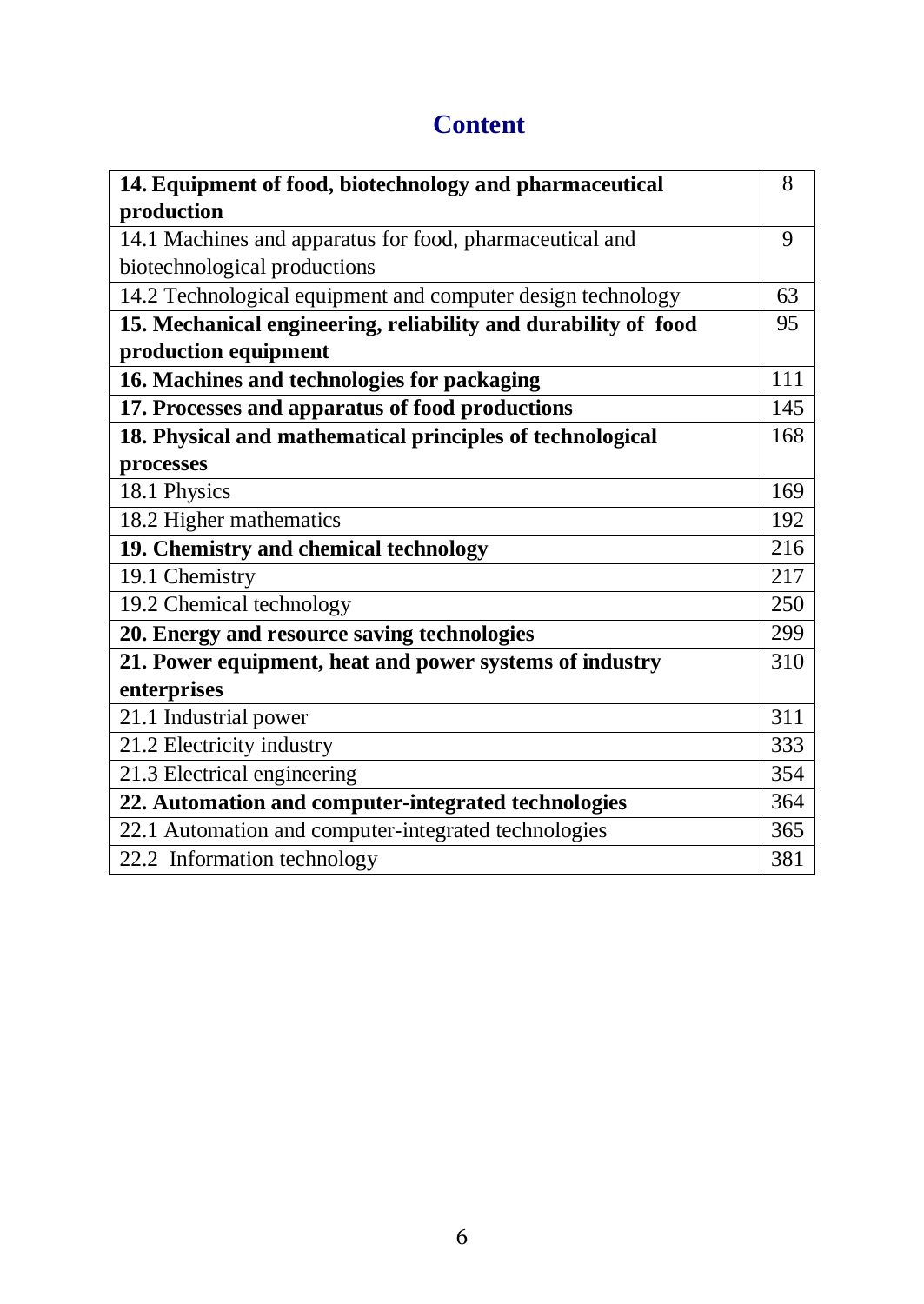**Матеріали** 86 Міжнародної наукової конференції молодих учених, аспірантів і студентів "Наукові здобутки молоді – вирішенню проблем харчування людства у XXI столітті", 2–3 квітня 2020 р. – Київ: НУХТ. – Ч.1.

#### **Synthesis and study of garnet ceramic pigments**

**Tsvetalina Ibreva<sup>1</sup> , Tsvetan Dimitrov<sup>2</sup> , Irena Markovska<sup>1</sup>**

*1- Prof. Assen Zlatarov University, Burgas, Bulgaria 2 - University of Ruse "Angel Kanchev", Branch Razgrad, Bulgaria*

**Introduction.** Ceramic pigments are inorganic colored finely dispersed powders which, when added to a material, impart certain color and change some of its properties. Garnets are a group of minerals different by composition but with analogous chemical formulae and similar appearance of their crystals. The transparent saturated colored garnets are demanded precious stones. The name of the group comes from the Latin word granatus which stands for the seeds of the granate tree. Garnets have various colors: purple red - almandine, colorless of yellow - green - grossular, brown or black - melanite, green - uvarovite, red pyrope and andrdite, etc.

**Materials and methods.** For the preparation of garnet ceramic pigments in the system  $CaO.Cr<sub>2</sub>O<sub>3</sub>.SiO<sub>2</sub>$ , the blends were defined on the basis of the stoichiometry of the main mineral – uvarovite  $Ca_3Cr_2(SiO_4)$ <sub>3</sub>. The following composition was selected for the pigments - 3CaO.Cr2O3.3SiO2**.** The mineralizer used in the synthesis to decrease the synthesis temperature and accelerate the processes of formation of the new phase was  $H_3BO_3$ . The materials used for the synthesis were CaO,  $Cr_2O_3$ ,  $SiO_2.nH_2O$  and  $H_3BO_3$ . The substance used to introduce  $SiO<sub>2</sub>$  into the system -  $SiO<sub>2</sub>$ .  $H<sub>2</sub>O$ , is much more reactive than the common quartz sand and the particle sizes were dispersed in the range  $2\n-7\mu$ m. The quantities of the materials from which 100 g blend is prepared were weighed with precision of  $0.1$  g, then they were mixed and homogenized in dry state in a planetary mill Pulverizete *-* 6, product of "Fritch". The sintering was carried out in a laboratory muffle oven at heating rate 300 -  $400^{\circ}$ C/h in air atmosphere; the blend was placed in a porcelain crucible with a lid. The isothermal period at the final temperature was 2 hours. The pigments were sintered at  $800^{\circ}$ C, 900 °С, 1000 °С, 1100 °С апd 1200 °С.

**Results and discussion.** X-ray phase analysis as a direct method for identification of phases. It is based on the diffraction of X-rays. The main task of the X-ray analysis was to identify the different phases individually or aim blends using the diffraction pattern registered from the sample studied.

The basic method of the phase analysis is the powder method which is widely used due to its simplicity and ease of versatility. The X-ray studies were performed on an apparatus IRIS with Cu  $K_{\alpha}$  radiation and nickel filter, in the range of angles from 2 to 80°. The interplanar distances (d, nm) were calculated by the formula of Wulf - Bragg: n. $\lambda = 2d$ .sin  $\theta$ , where:  $\lambda - X$ -ray wavelength, nm; n – diffraction order (n = positive integer);  $\theta$  – Bragg's angle of diffraction, grad. X-ray patterns of the garnet ceramic pigments synthesized are presented in Fig. 1.

The pigments synthesized had stable green color and significant formation of the main phase - the mineral uvarovite  $Ca_3Cr_2(SiO_4)_3$ , was observed at 1100°C, although reflexes from wollastonite (CaSiO<sub>3</sub>), crystobalite (SiO<sub>2</sub>) Cr<sub>2</sub>O<sub>3</sub> were also observed.

The colors of the pigments were determined spectrometrically with a Tintometer RT 100 Colour. The highest amount of green color /- a\*/ was found for the pigment synthesized at  $1100^{\circ}$ C.